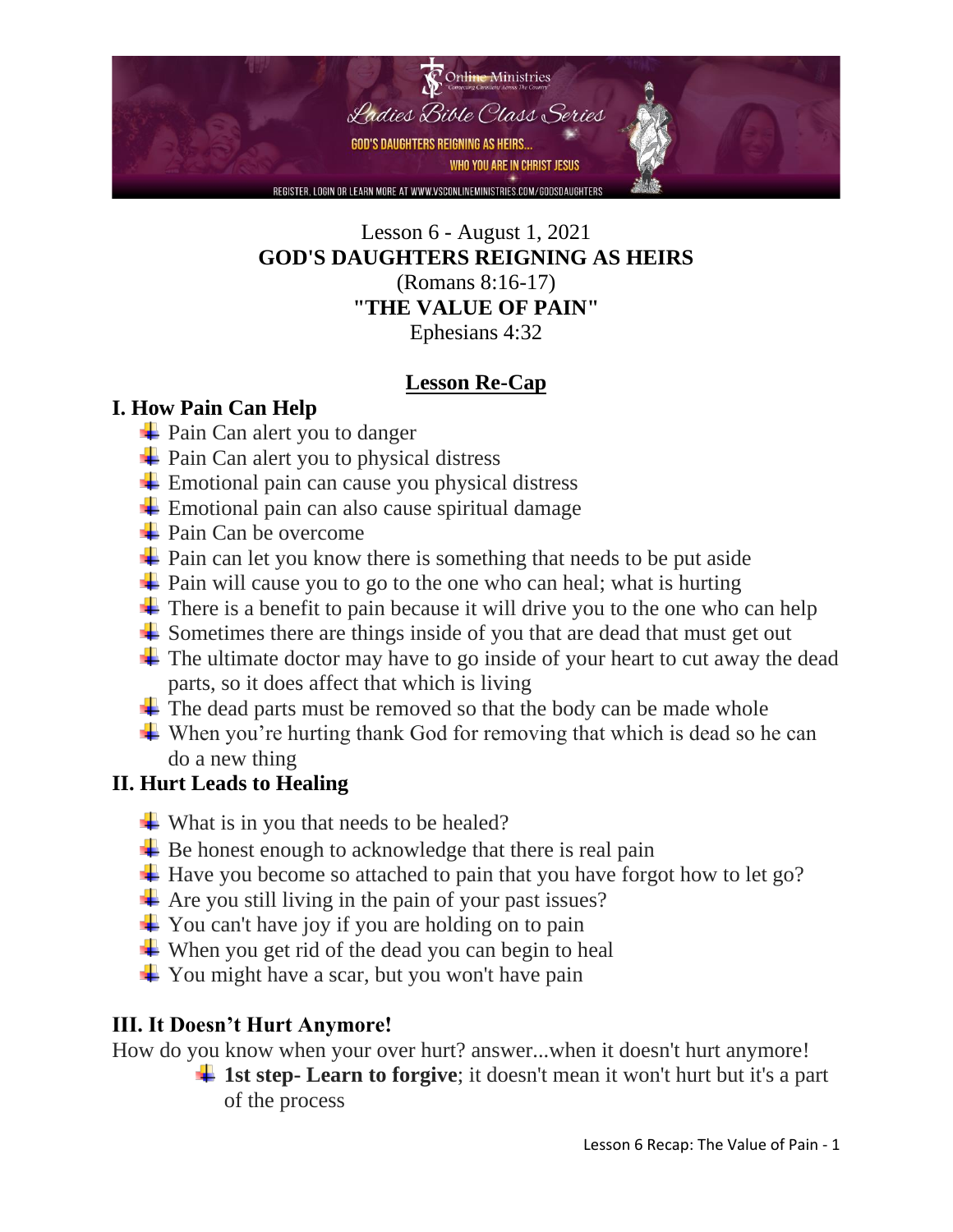

 $\frac{1}{\sqrt{2}}$  **2nd step- pray;** You may not feel like your forgiven but continue to pray and read God's word. The more you read God's word the more it penetrates your soul and thus healing can begin.

As you continue to pray your feelings will catch up with your faith!

#### **The Scab = God's covering**

When you learn to forgive God begins to cause **a scab** to form over that hurt.

The scab protects that hurt place so that it can begin to heal.

Scabs don't heal overnight but they do heal!

If you don't pick the scab off the healing will take place!

When healing is complete the scab will come off!

A scar might remain, but healing has taken place

When you forgive it's for you!

When you begin to recognize what our Lord did when he died for you.

You can extend to others what he has extended to you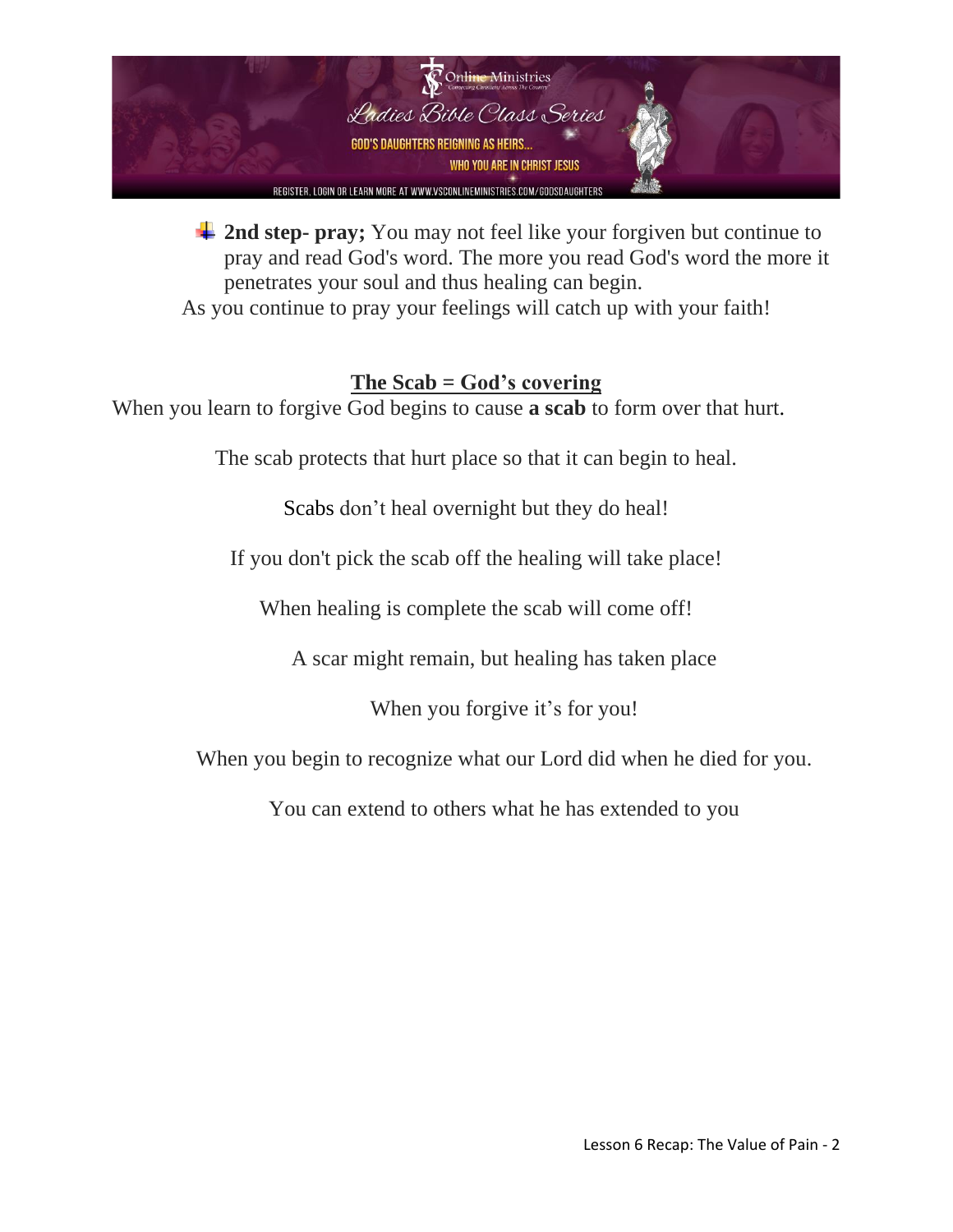



### Remember the cross!

### I am more than a conquer!

### I am a daughter of the King!

### I can forgive because Christ took the pain so that I can have joy!

I am forgiven and therefore I can forgive others!